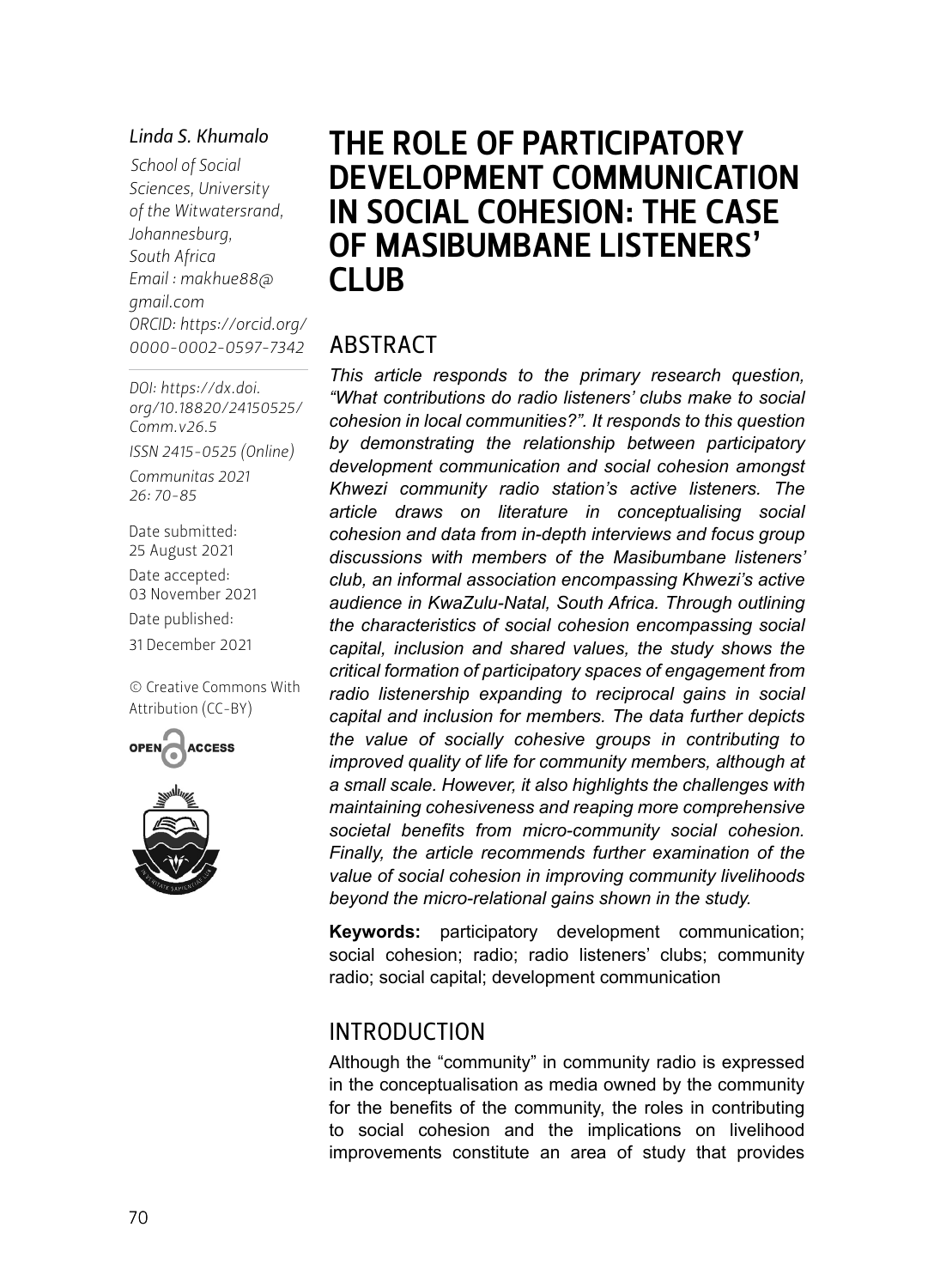ample scope for research. Existing research covers various aspects of community radio's contribution to social change. In addition to development roles (Fraser & Restrepo-Estrada 2002; Mano 2012; Manyozo 2007, 2009; Megwa 2007; Mhagama 2004; Mhiripiri 2011; Milan 2009; Naaikuur & Diedong 2014; Olorunnisola 2002), community radio is recognised as a powerful tool for creating strong and democratic communities both in the developed and developing world. However, the effects of promoting social cohesion as an important contributor to social change remain scant. Moreover, the roles of radio listeners' clubs as collaborative platforms that ignite social cohesion in communities need to be highlighted. The theoretical importance of social cohesion has often been the focus of research at national level (Putnam 2001), while the relational dimensions of social cohesion that occur at small scale and micro-community level need to be understood better. This study contributes to understanding the relational aspects of social cohesion through a community of radio listeners, namely the Masibumbane listeners' club (MLC).

The article highlights the intrinsic relationship between participatory development communication and social cohesion through studying a micro-community of Khwezi community radio listeners. The article demonstrates the primary characteristics of social cohesion, such as a sense of collectiveness and community expressed through shared values, and the willingness to cooperate for reciprocal gains. The case study of the MLC, an informal association of the Khwezi community radio station's active listeners, examines how social cohesion has been fostered through dialogic communication and interconnectedness between the station's active listeners. The article asserts that the role of community radio as a platform can strengthen societal harmony and social cohesion, which can result in conflict reduction in listenership communities (Al-Hassan *et al*. 2011).

#### RESEARCH QUESTIONS

This article seeks to address the following primary research question:

♦ What contributions do radio listeners' clubs bring to social cohesion in local communities?

In answering this question, the article presents an analysis of these sub-questions:

- ♦ What forms and characteristics of social cohesion are present in the Masibumbane listeners' club?
- ♦ What roles do radio listeners' clubs, with a particular focus on the Masibumbane listeners' club, play in fostering social cohesion in communities?
- ♦ What is the potential of social cohesion in facilitating improved livelihoods in communities?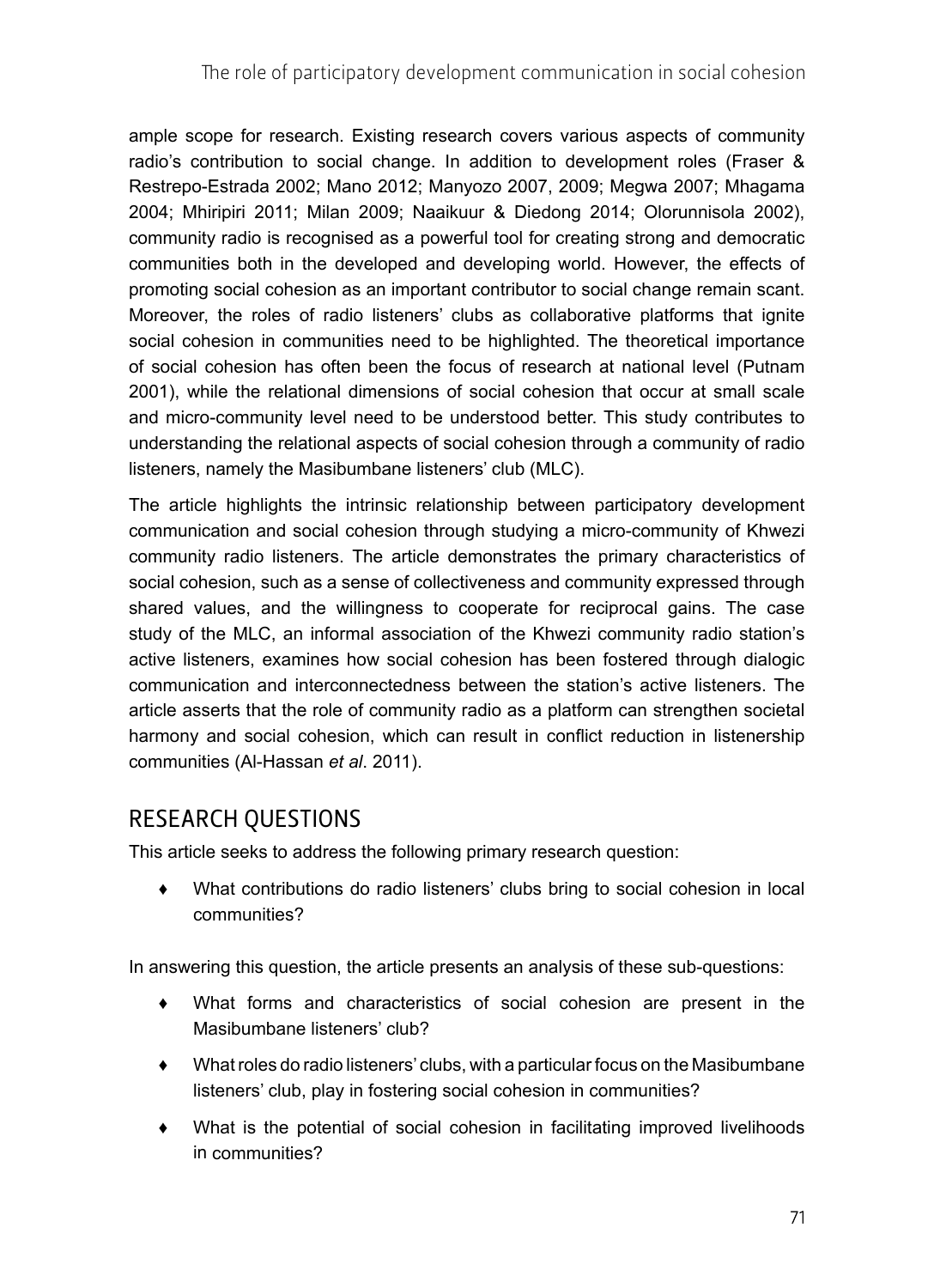#### **METHODS**

The data on which this article is based originated from the researcher's doctoral studies. Data collection took place from March to November 2019 in KwaZulu-Natal. Data was gathered in the form of interviews, focus groups discussions, non-participant observations and document reviews. Specifically, eight in-depth interviews and ten focus group discussions were conducted with members of 13 of the MCL's 54 branches. The case study approach (Henning *et al*. 2006; Stewart 2014) is suitable for the study as it ensures a comprehensive understanding of the phenomenon being examined; in this case, the MLC and its contribution to social cohesion in terms of the relational aspects of a particular group of people sharing common interests. A thematic analysis of the data was conducted using NVivo qualitative analysis software.

#### LITERATURE REVIEW

#### Background to social cohesion

Social cohesion has been defined from various viewpoints by various scholars (Friedkin 2004; Moody & White 2003; Oxoby 2009; Putnam 1993; Berger-Schmitt 2002; Stanley 2003). In light of its multidimensional nature, there is little consensus on the conceptualisation of social cohesion. This has resulted in the concept being prone to vagueness and sometimes expression in particularistic ways (Moody & White 2003). However, what remains common amongst these is the centrality of a group's "connectedness", or how well a group is held together as central to social cohesion. This section presents some of the key components of a socially cohesive society that are present in literature and that provide a frame of analysis for this study. These include 1) belonging and committing to being part of a group; 2) positive interpersonal interactions, for example through face-to-face engagements; 3) social networks with interpersonal ties; 4) fostering inclusion and social relations between groups; and 5) interconnectedness through relational paths.

Stanley (2003) defines social cohesion as the willingness of societal members to cooperate to survive and prosper. "Willingness to cooperate" means they freely choose to form partnerships from which they have a reasonable chance of realising their goals (Stanley 2003). Similarly, according to (Friedkin 2004), individual group membership and the ability to remain in that particular group are central to maintaining social cohesion. Thus, the maintenance of structural features of groups and one's attraction to a group or to other group members are identified as socially cohesive. Friedkin (2004) further asserts a two-fold conceptualisation of what socially cohesive groups consist of – firstly, the extent of positive interpersonal interactions expressed through intimate face-to-face interaction among people forms a crucial basis for social cohesion; and secondly, a cohesive group consists of a social network in which all possible interpersonal ties are present and social networks enable the production of consensus and group coordination (Friedkin 2004: 417).

Oxoby (2009) sees social cohesion as intrinsically linked to inclusion and social capital. Inclusion is defined as an aspect of how one perceives their access to institutions and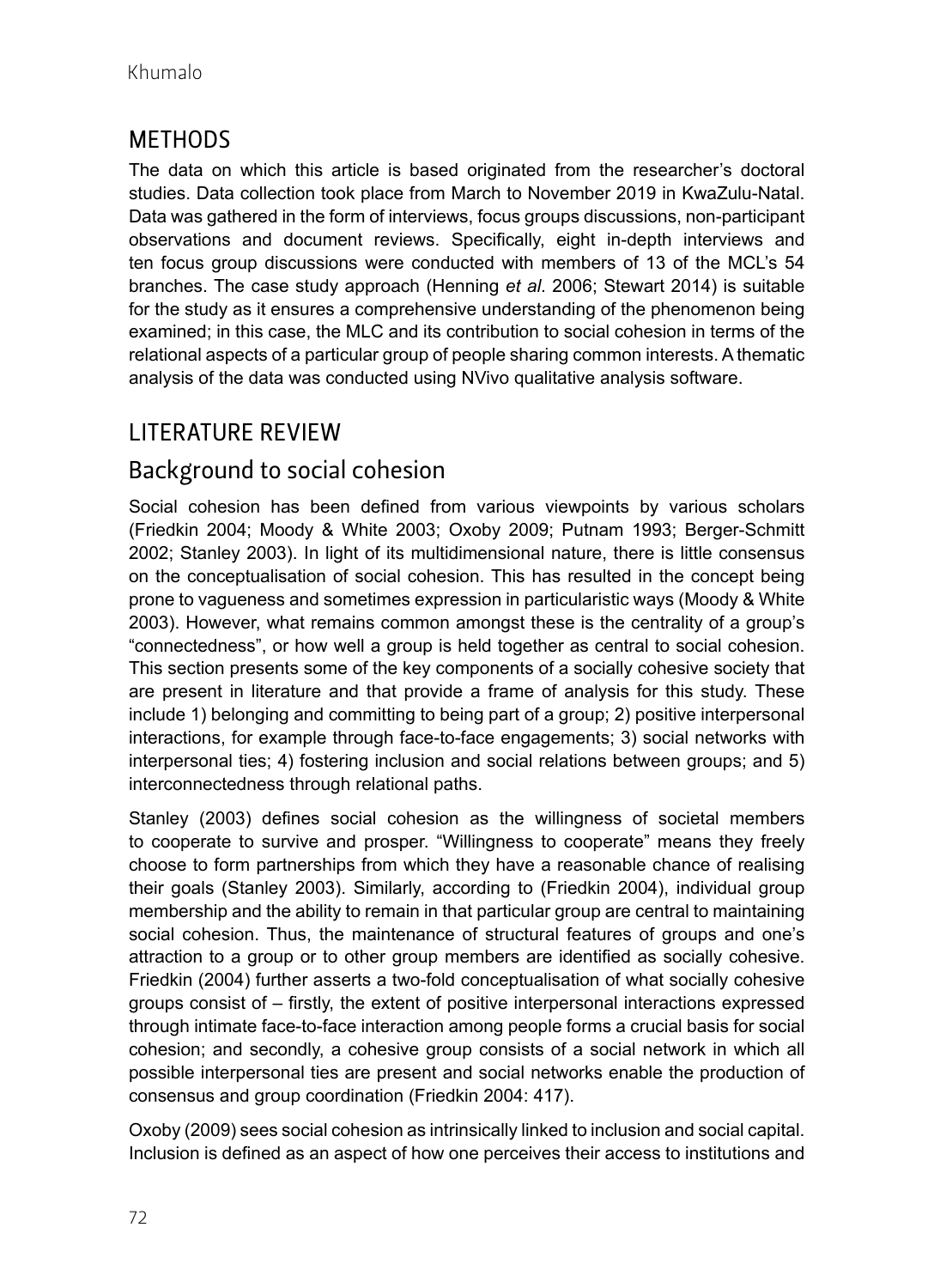resources in the decision-making environment (Oxoby 2009: 7). Oxyby further argues that greater inclusion incentivises investing in social capital; therefore, inclusion results in greater social cohesion. In contrast, where there is exclusion, there is less incentive to invest in social capital, and consequently there are low levels of social cohesion (Oxoby 2009: 8). This study views inclusion as manifesting itself in MLC members' shared values and beliefs, a sense of collectiveness and willingness to work together to change their circumstances. Association with the MLC is characterised by greater inclusion among members and those around them in their communities and results in members accessing various forms of social capital such as shared development information and entrepreneurial approaches.

# Benefits of socially cohesive societies

As Friedkin (2004) asserts, interaction is the foundation of social processes, and the ability of societies to be socially networked has been associated with societal benefits. For example, the accumulation of social networks, more specifically social capital, is a benefit of social cohesion (Putnam 1993). Putnam's work demonstrates the societal benefits of more socially cohesive societies being well integrated and more developed than those that are not, inherently due to the social capital individuals inherit from belonging to groups characterised by reciprocal gains. He considers social capital as either formal or informal, operating within a central characteristic of constituting networks, which can develop through reciprocity and mutual gains across members. Similarly, the MLC is characterised as an informal association or network of highly networked listeners who work together to ensure collective gains. Putnam (2001: 1) states the central idea of social capital as "networks, and the associated norms of reciprocity have value. They have value for the people in them, and they have, at least in some instances, demonstrable externalities, so that there are both public and private faces of social capital."

The value of having social capital presents reciprocal gains for groups of people within networks. Putnam (1993) further argues for the emergence of trust arising from people's association with voluntary association(s), which fostered communication, dissemination of information and cooperation more broadly. This is closely associated with Berger-Schmitt's (2002) conception of social cohesion, which incorporates social capital and inclusion. Berger-Schmitt (2002) argues that there is a close relationship between social cohesion and improving quality of life. Guided by Putnam (1993; 2001) and Oxoby (2009), this study adopts a critical understanding of social cohesion as being intrinsically coupled with social inclusion and social capital, whereas socially cohesive groups are characterised by collective connections/social networks that are embedded in shared values and the willingness to cooperate for reciprocal gains.

# Community radio listeners' clubs and social cohesion

There is some evidence supporting the critical role of community radio in strengthening social cohesion through bringing communities together. As Fairbairn (2009) opines, community media are crucial contributors to social cohesion and integration, given their ability to nurture public opinion and views by facilitating relevant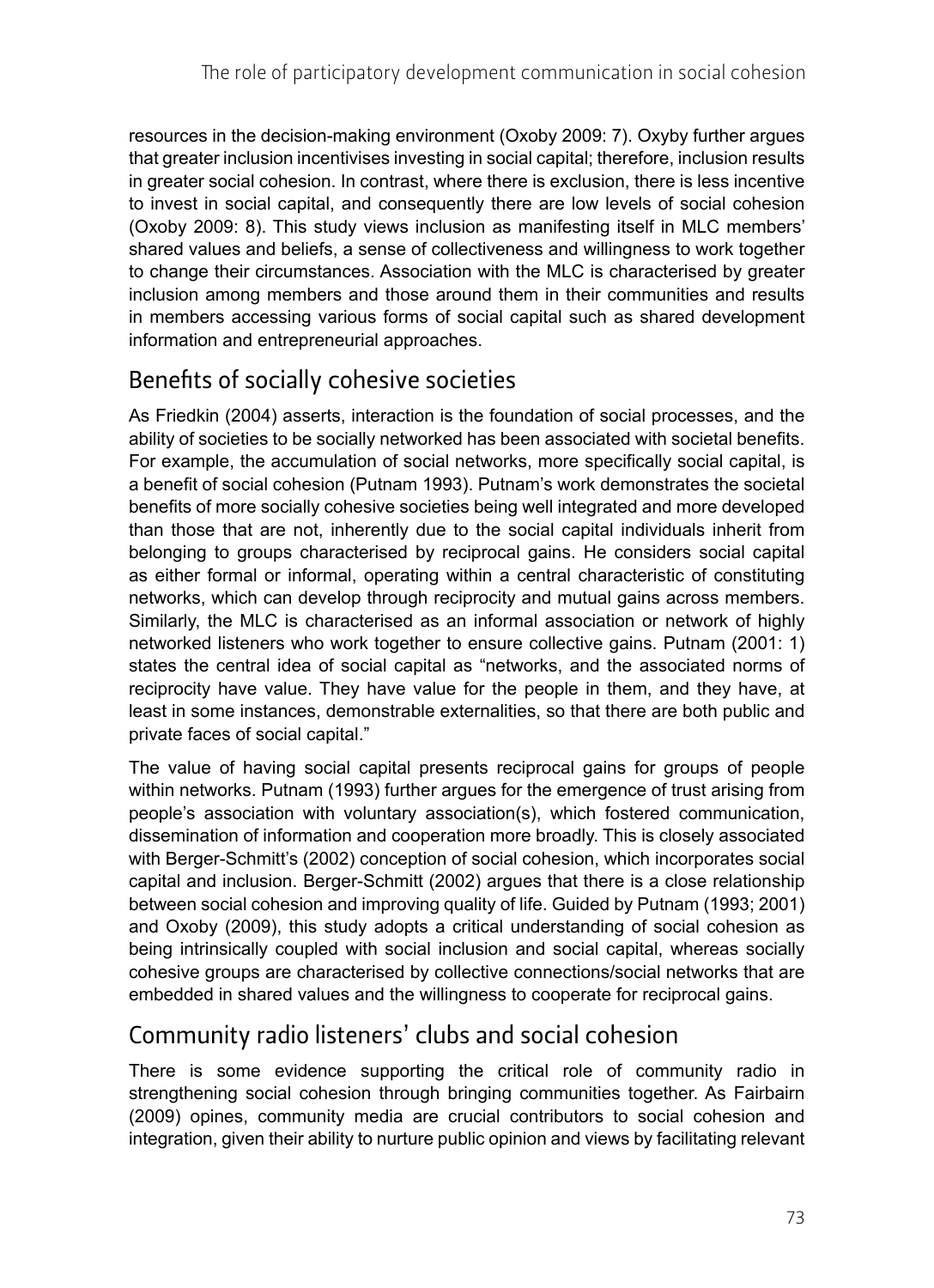dialogues and discussions. For example, Rodrguez (2005) demonstrates the role of radio in strengthening social cohesion among ethnic groups through facilitating intercommunication, while Jakubowicz (2007) argues for the critical role of media more broadly in building social cohesion through their embeddedness in social relations. Jakubowicz (2007) sees media as providing pathways for communication, negotiation, consumption and production of meaning in societies.

Through media, people can become contributors to economic processes by exchanging information that informs decision-making. However, there is a gap in the development communication discourse that relates to radio listeners' clubs' contribution to strengthening social cohesion. Notably, radio listeners' clubs are still an emerging discourse on the African continent, with known studies being in Ghana and Malawi, where radio listeners' clubs are closely linked to offering alternative spaces of engagement across groups of people and they are seen as being alternative public spheres (Mhagama 2015).

#### THEORETICAL FRAMEWORK

In presenting a theoretical and conceptual analysis to study community radio's role in strengthening social cohesion in communities, this study broadly adopts Berger-Schmitt's (2002) conceptualisation, which relies significantly on Putnam's (1993) analysis of social capital as a central tenet to social cohesion. In conjunction with participatory development communication theory, which explains the characterisation of community radio as a dialogic space that facilitates the exchange of developmentrelated ideas across audiences, this provides the theoretical framework.

#### Participatory development communication

This article adopts an amalgamation of participatory development and development communication theories (Melkote & Steeves 2015). Participatory development is anchored in people-centric development and maintains that people need to be central to their development and should be involved in decision-making about initiatives aimed at their progress. Thus, development cannot take place if people do not own it (Chambers 1992; Mohan & Stokke 2000; Cornwall 2002; Osikhena & Chikadzi 2014). On the other hand, development communication argues for the importance of communication, such as through community radio. Participatory development communication supports an understanding of the centrality of people having communicative spaces or spaces of interaction that help them to collectively address their communities' development issues/meet their desired social change.

A growing body of research examines the importance of radio listeners' clubs in facilitating social change through their intrinsic relationship between community radio and the community of listeners (Manyozo 2005; Mhagama 2015; Manda 2015). In essence, radio listeners' clubs make up the "community" in community radio and provide critical spaces of engagement for listeners to work towards implementing social change efforts in their communities. In the case of the MLC, beyond the radio station programming, listeners of the Khwezi community radio station have established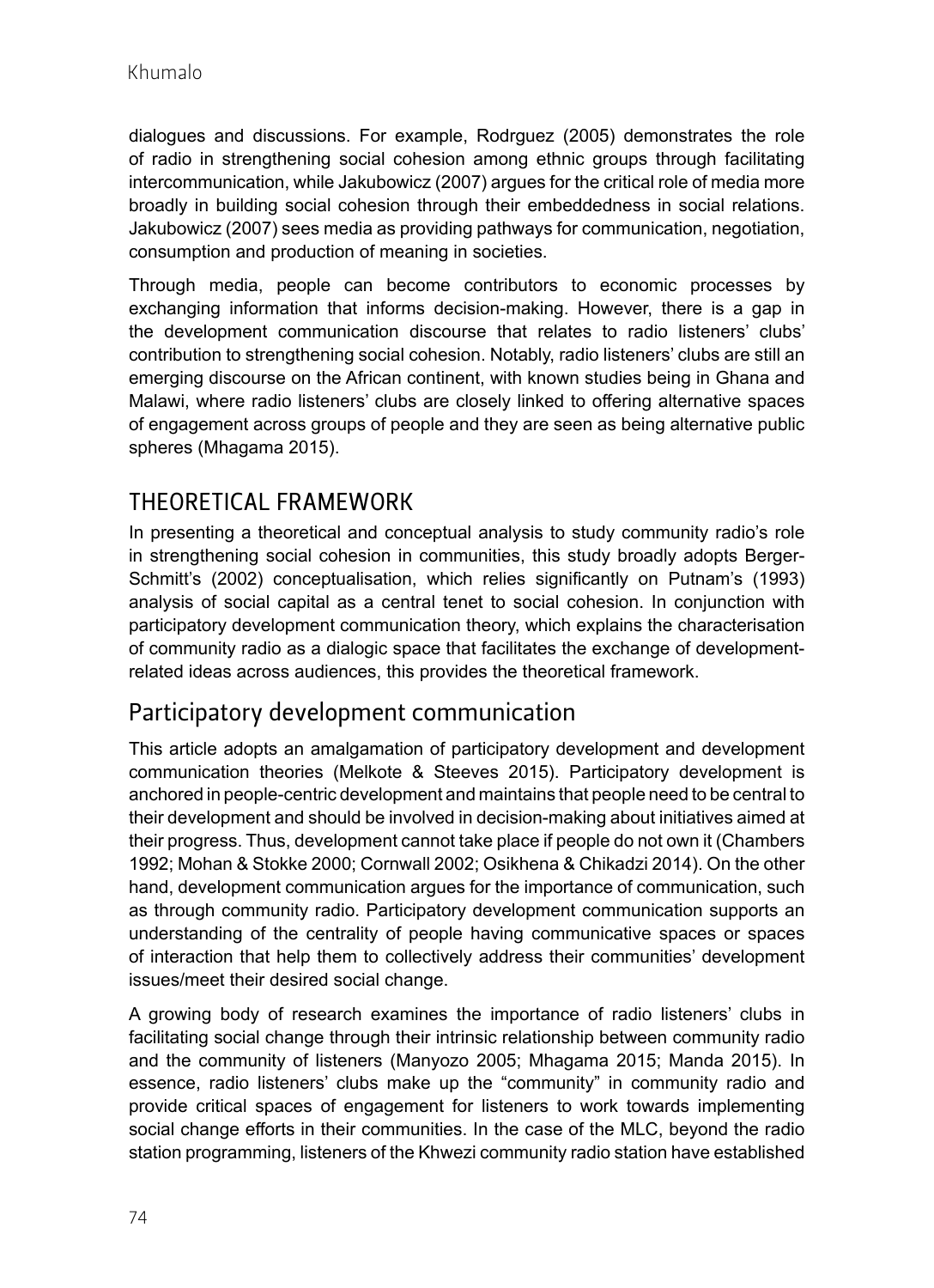bonds within their collective spaces. These spaces are characterised by close ties, shared interests and a sense of family between individuals with similar values. In addition, innovative practices towards livelihood improvements have emerged out of these collective spaces of engagement. The belonging to or membership of the MLC symbolises a form of social capital for many members who have credited their belonging to the club as central to their state of being and livelihood.

### Theorising social cohesion

Theoretical ideas of social cohesion are not contemporary; in fact, they date back to Durkheim (1933), who argued for a two-fold categorisation of social cohesion, namely mechanical and organic solidarity. Durkheim (1933) argued that mechanical solidarity was more evident in traditional societies and marked by shared values and closer connections between people who tend to identify with similar beliefs and ways of being. On the other hand, organic solidarity (Durkheim 1933) is related intrinsically to modern society, marked by the interdependence of people; for example, due to the division of labour and work specialisation people rely on one another for different tasks. Berger-Schmitt (2002) provides a two-dimensional conceptualisation of social cohesion, which provides a useful basis for understanding it. According to Berger-Schmitt (2002), social cohesion consists of the inequality and social capital dimensions. The inequality dimension involves promoting equal opportunities, reducing disparities and divisions, and combatting social exclusion. The social capital dimension embraces all forms of social capital; that is, to strengthen social relations, interactions and ties.

Berger-Schmitt (2002) presents a three-fold conceptualisation of social capital. First, social capital involves social relations and activities within primary social groups and associations. This is associated with Putnam's (1993) work in which he argued that people attaining membership and engaging in voluntary associations contributed to fostering communication and disseminating information, which in turn generated and reinforced trust in societal norms. As a result, Putnam (*ibid*.) argued that associations are conducive to cooperation and have an impact on the economic and social well-being of communities. Second, social capital encompasses the quality of social relations, namely shared values, feelings of affiliation, solidarity and trust. The third concept considers the quality of formal institutions such as the political, legal and judicial systems as important contributors to enabling civic engagement and cooperation; hence, supporting economic and social development. Social capital is thus concerned with the institution's functioning, efficiency, reliability and stability as enablers of civic engagement (Berger-Schmitt 2002; Putnam 1993; 2001).

#### RESULTS

The data points to two key spaces that foster social cohesion in the radio listeners' communities, namely community co-operatives and the MLC. While this study focused mainly on the MLC as a case study, it is important to show the links between groups belonging to co-operatives and the MLC. For example, MLC club branches typically form community co-operatives exclusively, or with non-MLC members. Furthermore, these co-operatives are also an expression of reciprocity amongst community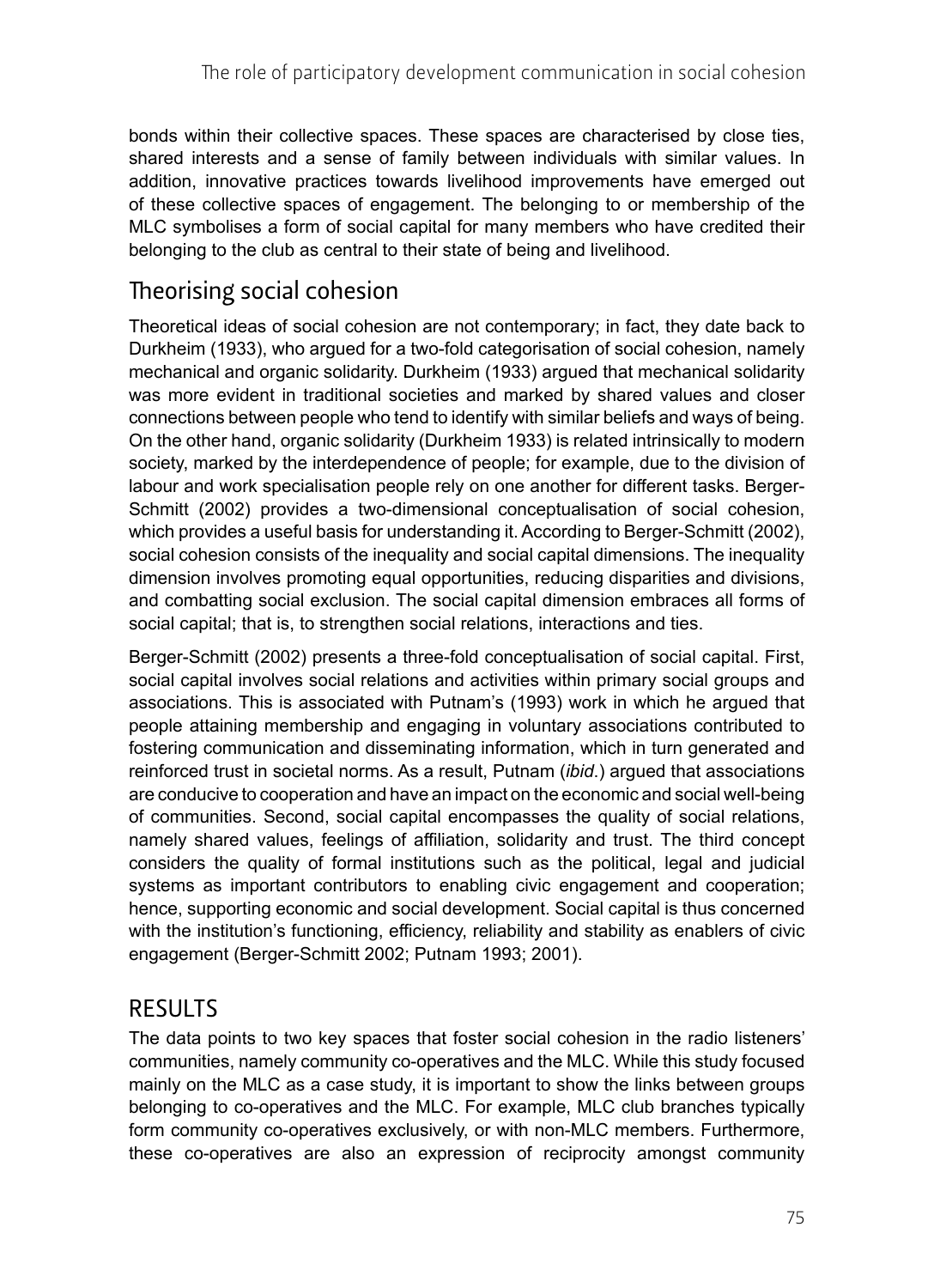members. They collectively work towards achieving common goals to uplift their livelihoods and support the greater societal good.

#### Community co-operatives

Community co-operatives (co-ops) are community groups that MLC members mentioned belonging to, which illustrate collective support among members. One MLC member expressed the idea of joining a co-operative as emerging from one of their listeners' club's branch meetings as a form of advice to support each other in various economic activities:

*We met and were encouraged to start/join co-operatives, to do handwork such as sewing mats. (Focus group discussion, MLC member, KwaKopi)*

Co-operatives are a way for individuals and their families to practice farming as well as other forms of handwork as means to maintain their livelihoods. Co-operatives illustrate shared efforts and group support in communities catering for their households and sometimes even assisting with broader community needs. One MLC member mentioned the benefits of belonging to a farming co-operative in their area. Members support each other with farming approaches and jointly purchasing seeds and manure to facilitate more effective and efficient farming processes:

*I joined a co-operative, which helps us with manure and tractors as we are farming. We farm, make contributions, and then there's an organisation where we buy seeds and manure. Then each one is able to farm. It's a big co-operative, it keeps growing. (Focus group discussion, MLC member, KwaKopi)*

Community co-operatives are thus an example of community groups fostering social cohesion. Noteworthy, on several occasions the membership connected people from the same listeners' club branches who had established social ties.

#### Social cohesion through MLC interactions

The majority of MLC members are female as Khwezi attracts more female listeners. Consequently, group activities with a targeted focus on women supporting each other towards improved livelihoods were reported by participants:

*We have women programmes, we meet and do gardening, and we have our own organisation called 'Mayisize' whereby we assist each other. They contribute money to help each other in time of need, and it accumulates interest. We also make crochet shoes and bags, dresses, and we sell them. (Focus group discussion, MLC member, Pietermaritzburg)*

Groups for women can foster social inclusion, as women from neighbouring communities are likely to share similar concerns and goals, and be willing to cooperate on initiatives that seek to improve their livelihoods, such as co-operatives (Moody & White 2003).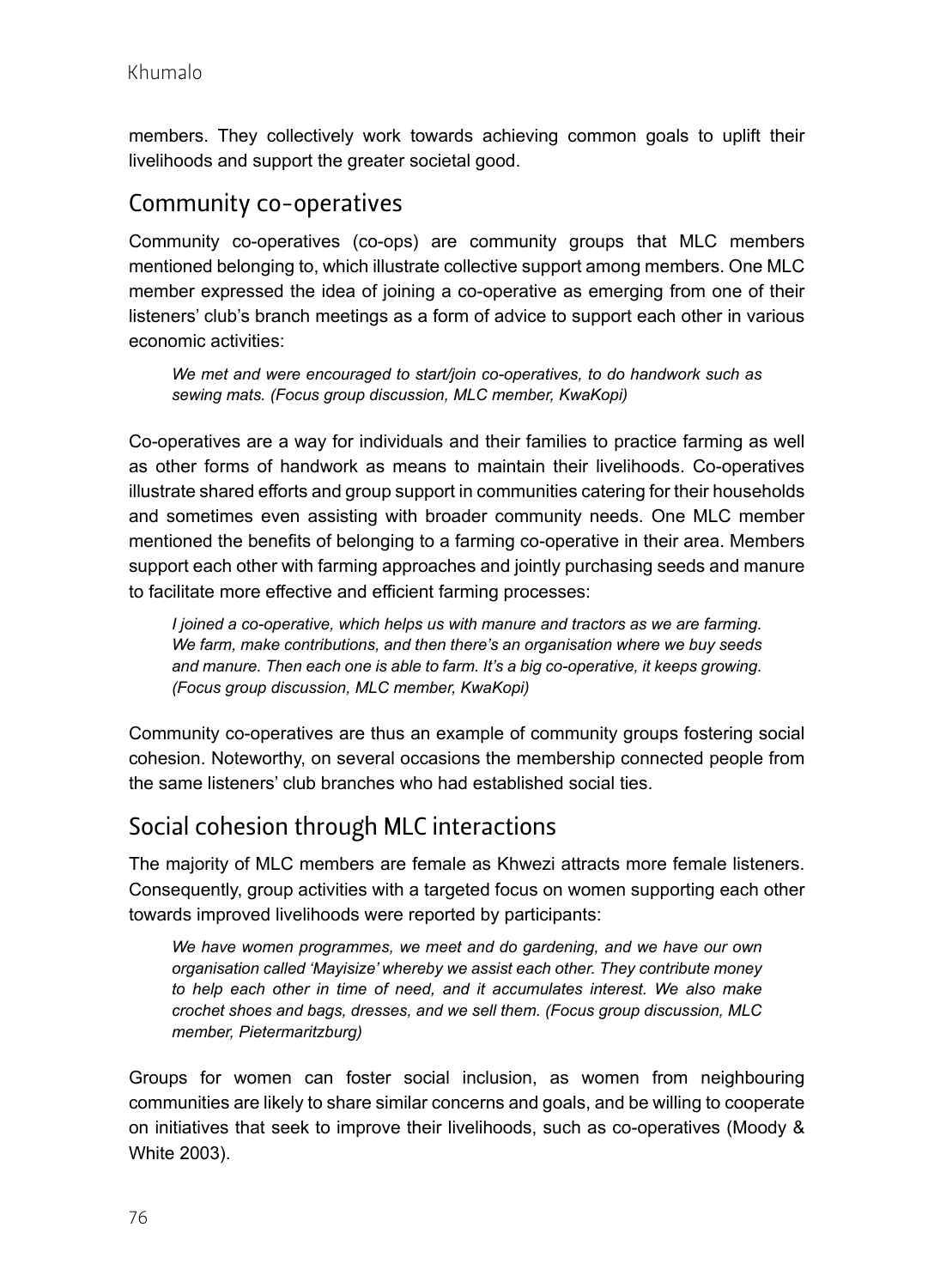# Characteristics and benefits of socially cohesive groups

Several tenets of social cohesion were expressed through MLC member interactions. These included group coordination in the listeners' club, social capital gained through members' association with the MLC, reciprocal gains obtained from the membership, and the shared values and collective approaches adopted to address community development issues. The study found evidence of members collaboratively working to improve community livelihoods. However, the findings also pointed to some inherent challenges in maintaining social cohesion and agreement as individuals' expectations might diverge from the rest.

# Group coordination and reciprocal gains

Listeners expressed the benefits associated with the group coordination through their MLC membership. The MLC space offers a feeling of closeness through which members receive reciprocal gains such as support and collective approaches towards sustaining their economic and social livelihoods. Notably, the values of the MLC are grounded in Khwezi radio's Christian values, where love and caring for one another is central. The communal spirit of "we are better together" strongly embedded in the value of Ubuntu was expressed in interactions with MLC members across different branches. In addition, Masibumbane members extended the sense of support to their broader community members in times of distress and need. Expressing the value of Ubuntu in practice, an MLC member expressed the significance of belonging to the listeners' club as a form of connecting with other members, establishing strong ties, and being able to support one another:

*We meet our 'sisters' at Masibumbane; we can help each other. As members of Masibumbane, we know that when there is one in need, we ensure that they get help. This is where I saw that Masibumbane is like a mother and a father. (Focus group discussion, MLC member, KwaKopi)*

Masibumbane membership resembles a strong sense of community connectedness towards the common good and support with reciprocal gains. A case worth highlighting is jointly sharing and implementing ideas to boost financial sustainability through stokvels in various MLC branches. Gains in improving members' livelihoods were elucidated during a focus group discussion:

*As women, we have stokvels, where, say per month, each person contributes R500 each when it's nine of us working towards supporting each other towards achieving our specific goals. With my R500 alone, if there's something I'm planning to do, it becomes more difficult. I think this is now our fourth year pushing this, and we don't quarrel over it. We are progressing as women; even in our homes, we help our husbands instead of waiting for them to always be giving us money; we are also getting more involved and contributing to our families' livelihoods. (Focus group discussion, MLC member, KwaKopi)*

Another participant indicated how the stokvel pay-out has assisted in them building their house and therefore improving her livelihood: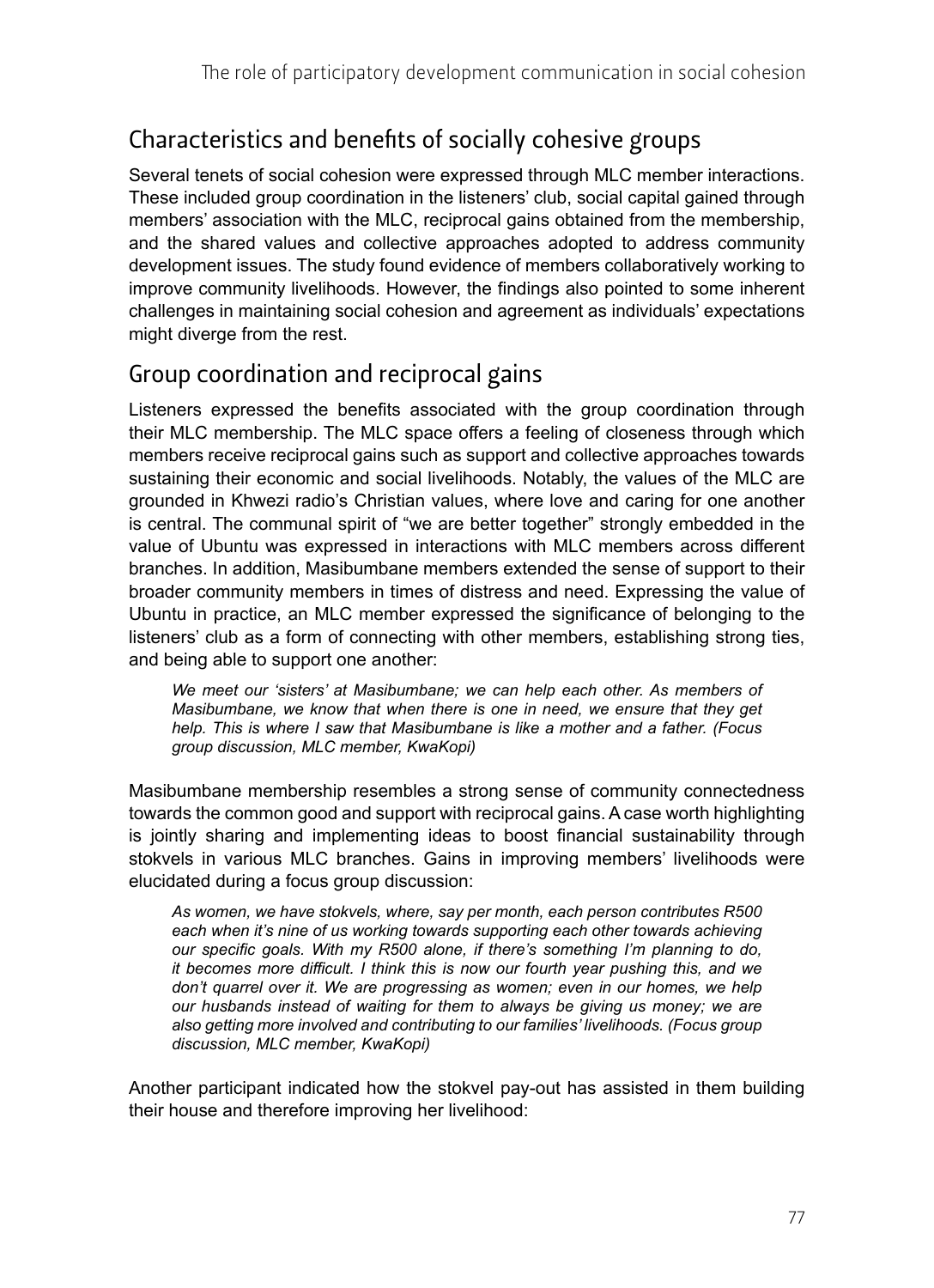*When it was my turn to get paid, I was able to build a house and put tiles, and my house is looking good. Even if someone from Khwezi radio were to walk in, they would see the work of Masibumbane. (Focus group discussion, MLC member, KwaKopi)*

# Social capital

It was also evident from the results that the MLC provides active listeners of Khwezi with forms of social capital. These ranged from forming closer ties with fellow community members, to sharing ideas and strategies to uplift individual and household incomes, to collectively addressing community development challenges. These efforts resulted in reciprocal gains that strengthened the sense of community and consequently social cohesion. In some instances, being a part of the MLC offered members the advantage of accessing opportunities in their communities. Thus, the credibility of the network association and the MLC being a part of Khwezi received recognition, which resulted in associated gains for active listeners. One participant remarked how their MLC membership enabled them to grab hold of an opportunity to start a mushroom farming initiative:

*Some were asking me how I got hold of the mushroom opportunity; what helped me was that when I introduced myself, I said Masibumbane, which is under Khwezi. Khwezi has enabled us because even when we speak on air, there are people who know us. I believe that if we get help, the mushrooms can assist the entire KwaZulu-Natal because some people even wish to know me, the guy*  who speaks about mushrooms. I want people even out there to see the work of *Masibumbane, even those that are starting farming programmes. (Interview, MLC coordinator, Ntembisweni)* 

Moreover, the desire to expand the "reciprocal gains" of belonging to the network to other community members is also expressed as a critical prerequisite. This speaks to the key question of the value of social cohesion in improving livelihoods, which, as evidenced in this case, was on a micro-level, supporting the short-term needs of individuals and households.

#### Shared values and collective approaches in addressing development challenges

Social cohesion was further characterised by the social capital obtained from being an MLC member through having mutual support and shared values. These shared values and interests fostered collective approaches to tackling development challenges affecting the group and, to some extent, the broader community. In addition, the values shared within the MLC encouraged members to be proactive and work together to develop themselves and their communities:

*Masibumbane teaches that even when you are not working, you can't just wake up and do nothing, so one must be engaged in something in order to live well with people. It helps a lot for people to work together in developing their communities. (Interview, Khwezi staff responsible for MLC coordination)*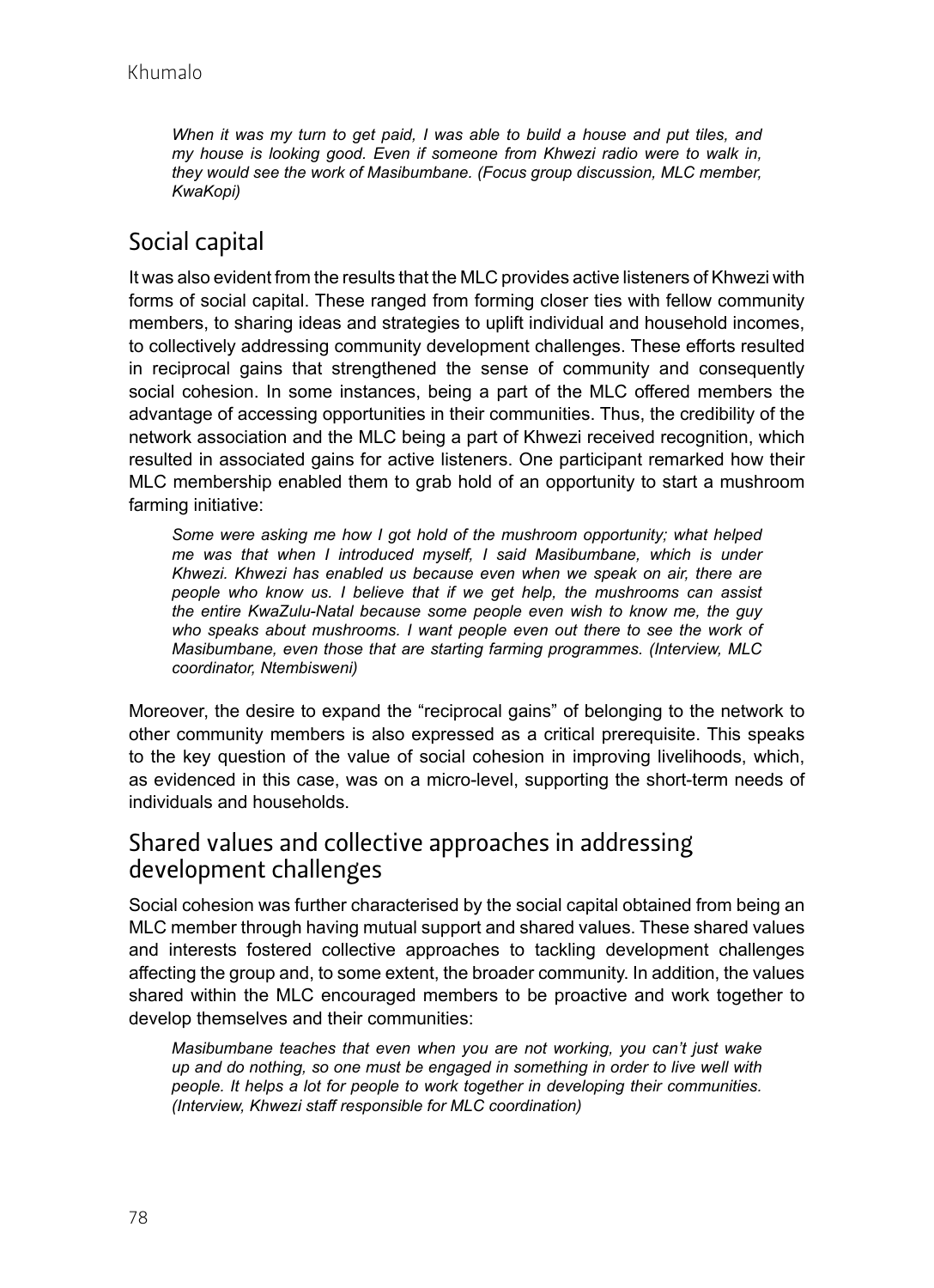The connectedness and willingness to collaborate across group members demonstrated characteristics of social cohesion. Moreover, several MLC branches attested to the value and gains that they received from the network association. This primarily included gains relating to their livelihoods because of the MLC association and members' willingness to extend their support collectively to address needs outside of the MLC space, such as supporting community members in need of food and clothing. The sense of community and the collective approaches initiated by different MLC members across branches to improve their livelihoods were summarised by the MLC coordinator as follows:

*At Mangethe, we never hear them crying about money, when we say we have a meeting, they contribute money, and they attend. They develop themselves; they are farming, then they sell the crops – they have a garden, and some people have received help from their produce. At Darnall, they have a lady who wakes up and goes to Stanger every day to go and sell. They are farming vegetables, spinach, cabbage, lettuce, so their community is developed because they can never go hungry. They have food in their gardens, so that's Masibumbane that opened their minds. They grow mushrooms at the Ntembisweni branch; they develop the communities so they don't lack; there's always something they are doing, they teach each other. (Interview, Khwezi staff responsible for MLC coordination)*

Shared values were evident through association with the network, which drew from the interconnectedness expressed by MLC members, symbolising a form of social capital given the reciprocal gains that members experienced from these close ties. The participants highlighted how their association with the MLC resulted in nurturing shared values that encouraged a sense of responsibility, proactiveness, and a sense of solidarity closely aligned to the value of Ubuntu (as discussed above). Values of Ubuntu are embedded in the MLC network ideology, with the data illustrating a strong willingness to cooperate in living aligned to the shared values. For instance, one listener expressed how they had learnt the attribute of selflessness and caring for others through Masibumbane:

*I have also learnt to live well with other people. Masibumbane has shown me that you cannot be a person alone; you become a person when you are around people. I also learnt that when I have/possess something, then my neighbour should also have some of it. (Focus group discussion, MLC member, KwaKopi)*

Moreover, the close ties and interconnectedness between fellow members brought a sense of community and togetherness in tackling life's challenges, such as in times of distress. A case in point was how men in one MLC branch had supported each other in the fatherhood journey. One MLC coordinator expressed is as follows:

*We encourage each other about how to be as a father in a household. Our branch is diverse - men and women. We can meet and talk about issues concerning men and how to treat themselves as men in their households, for instance, when you get home, make sure your family is happy, you're happy, and not run away. (Interview, MLC coordinator, Vikindlala)*

The results demonstrate that the social capital gained from MLC membership translated into individual and household gains, such as improving households'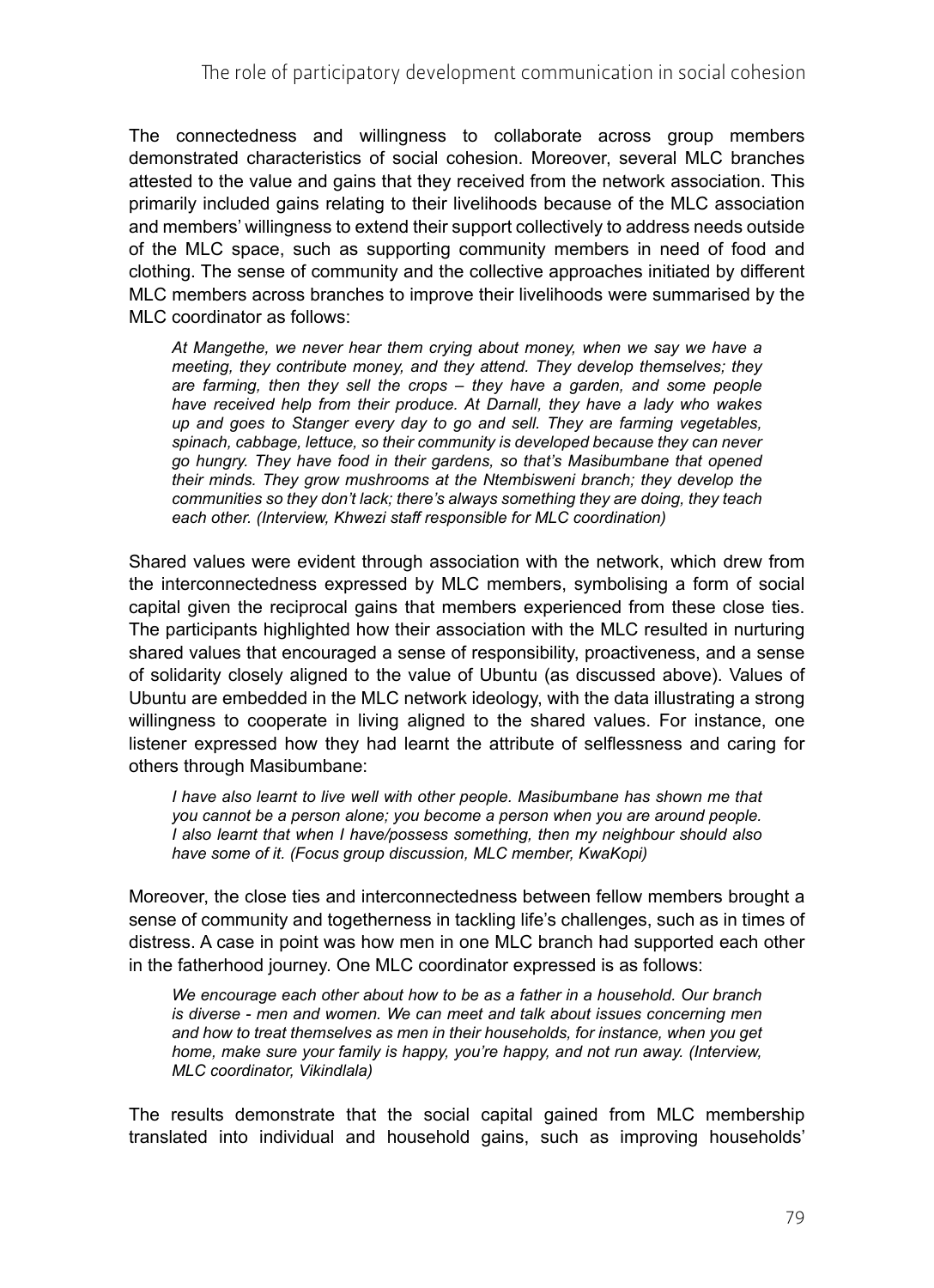economic livelihoods and the sense of support and togetherness in tackling economic and psychosocial challenges. This demonstrated the value of a sense of community or connectedness and being part of a collective grounded in shared principles and values (Moody & White 2003). Therefore, there are worthwhile gains in socially cohesive societies. However, while there is some evidence from various MLC branches of these gains reaching beyond MLC members to addressing broader community challenges, the significance to community livelihoods cannot be directly inferred, as it is case dependent. This warrants further research.

# Contributing to improving community livelihoods

This research further suggests that socially cohesive groups can support the broader functioning of their communities collectively, indirectly contributing to improving their society's livelihoods. This was apparent through the cohesive nature of the MLC, contributing in various ways to improving community livelihoods. Notably, these are ad hoc efforts mainly targeted at small scale, specific needs, and they are not sustainable interventions. In essence, it cannot be inferred that the examples found in the study support socially cohesive groups improving their community livelihoods more broadly. Nevertheless, the examples provided present a valuable depiction of the MLC's contributions to enhancing broader community livelihoods.

Some examples of collective support to communities facilitated by the group coordination and shared vision of MLC members included supporting the needy through financial and food contributions, assisting school children with fees and uniforms, and supporting school-going orphans. In addition, the desire to cohesively generate and implement collective solutions to improve community livelihoods, even though this may have been at a small scale, was evident. These are some excerpts from MLC branches detailing their specific contributions:

*We have instances/examples where our branch has been able to support those in need. We have contributions as branch members that help to meet people's needs. This helps a lot. We help each other as members of Masibumbane who have joined. (Focus group discussion, MLC member, KwaKopi)*

*You find that some people are suffering in the community; we sit with them as Masibumbane so that we understand their challenges and take them to the war rooms. We are able to pass people's challenges to the councillor. (Interview, MLC coordinator, Vikindlala)*

*At Eshowe, we are united; we support each other, we help children in need, for example, giving school shoes, we contribute through the coordinator, even school uniforms. At Samumu, people lost their houses - they got burned; we came together and contributed what we had, for instance pots and clothes. (Focus group discussion, MLC member, Eshowe)*

These cases demonstrate how MLC members have collaboratively contributed towards addressing various concerns in their communities through the group's cohesive nature, in a way contributing to improving individuals and some households'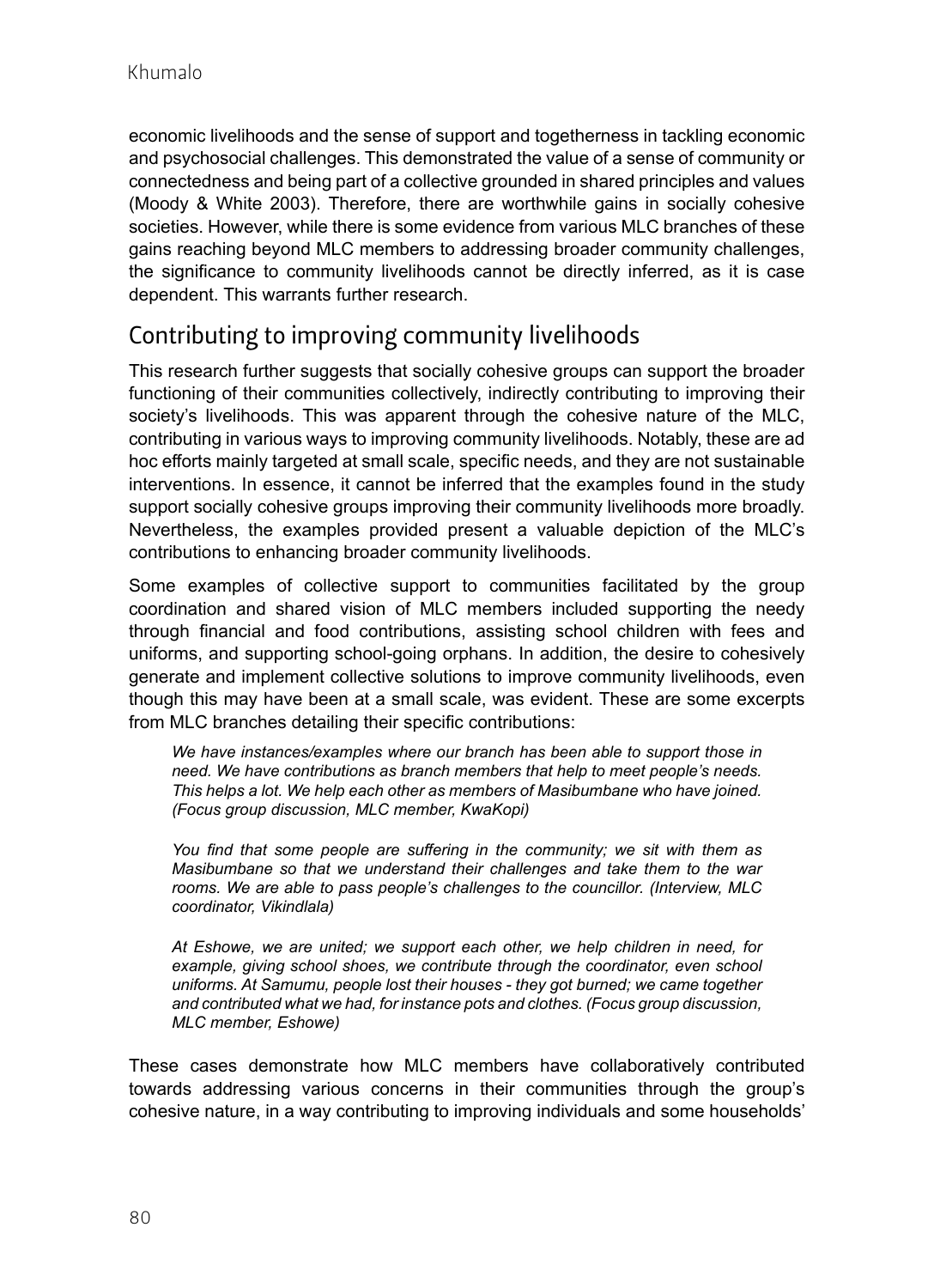social and economic livelihoods at varying levels. This further illustrates the shared values and shared approach in tackling life's challenges across members.

Other distinctive forms of community support that participants alluded to were in relation to MLC members extending their psychosocial, emotional and spiritual support to community members in need, such as those living in poverty, orphans and vulnerable children, and the elderly. This included providing solace and praying for those facing different forms of distress, such as sickness and grief. A desire for supporting the broader community and civic engagement, even at a personal level, was also revealed:

*When we have something to give, even prayers, we give to people that need help. We contribute and also help by visiting the sick. Unfortunately, we failed in the farming part since we didn't get help. (Focus group discussion, MLC member, Howick)*

*We also contribute groceries (those that are able to) at the end of the month and take them to those in need. (Focus group discussion, MLC member, Howick*)

Similarly, another initiative contributing to improving livelihoods at a small scale through the network of the MLC has been providing support to orphans and vulnerable children by donating school uniforms and food to identified orphaned children in Khwezi's listener communities. The MLC coordinator described the school uniforms initiative as follows:

*Some parents passed away and left their children. We proposed a programme*  to support these children by collecting donations and then buying these children *uniforms; then we go and give them. Last year we supported about 25 children we buy them uniforms and groceries, so they have food before going to school. (Interview, Khwezi staff responsible for MLC coordination)*

Some scholars (Kawachi & Kennedy 1997; Kaasa *et al*. 2007, Jenson 2010) view communities with high levels of social capital as being more likely to provide resources to individuals and have collective resources leading to healthier and more developed societies. In this study, the MLC initiatives may be targeted, and at a smaller scale, such as the school uniforms project, and societal-wide benefits may not be extrapolated. Nevertheless, the initiatives, however small, make a valuable contribution to supporting youth education in communities by supporting children to progress with their schooling as an investment in their future well-being.

# Challenges with maintaining cohesiveness

It is worth noting that social groups can be divided on core objectives, and these divisions can occur over time, resulting in less cohesion (Oxoby 2009). In addition, different expectations could drive groups apart, leading to limited reciprocal gains and withdrawal from the association for others. Consequently, a central challenge that emerged from the study pertains to the difficulty of maintaining cohesiveness in a particular MLC branch in which members had divergent expectations, thereby threatening the cohesive sustainability of the group: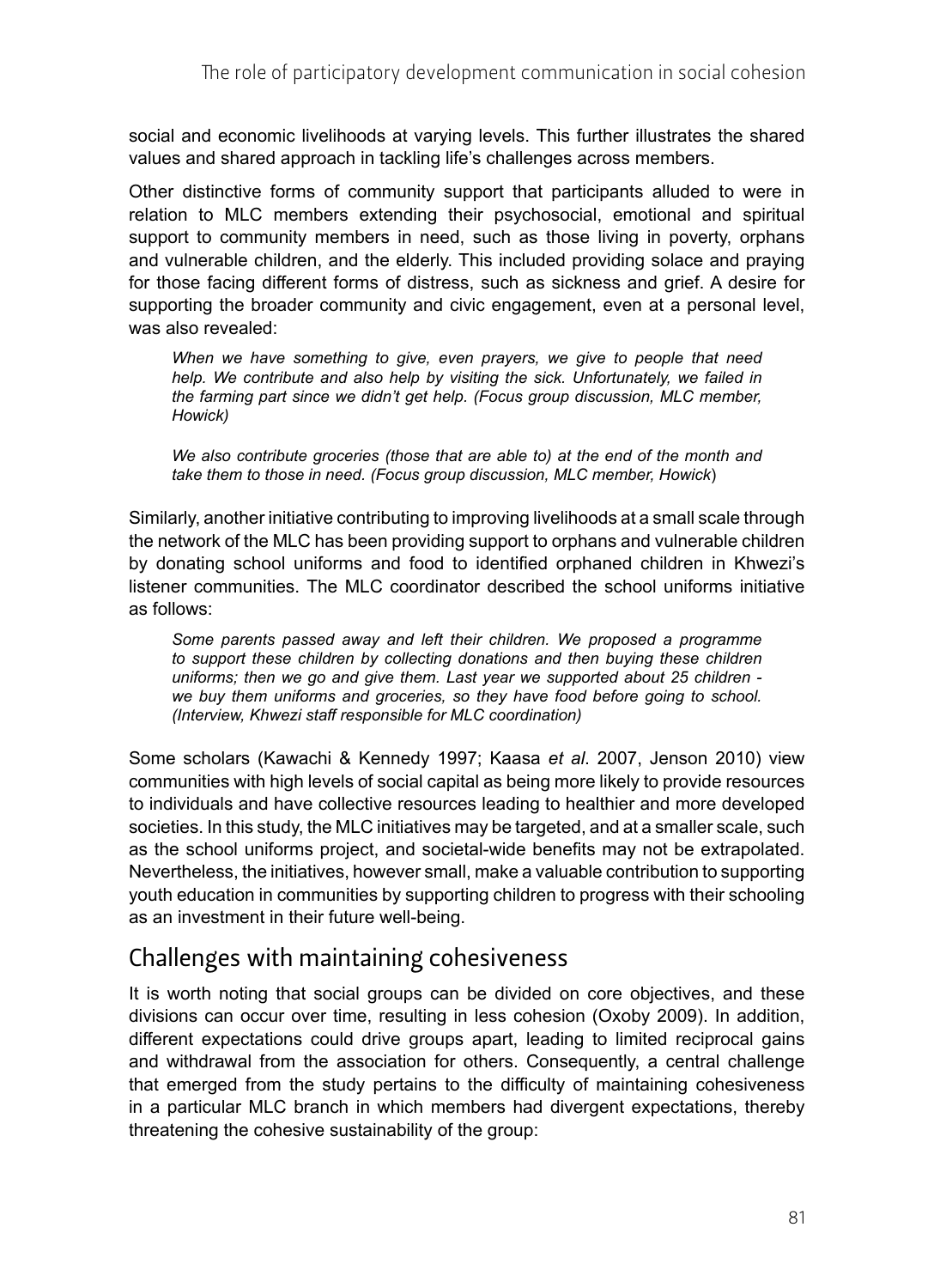*The branch has declined. People don't know the difference between Masibumbane and funeral parlours, so they don't understand. They don't understand; some people join for their death and help to bury loved ones and for themselves when they die. They don't understand that through joining Masibumbane, you can find a brother, sister, a mother, a gran, etc. Other people give up when they see that they don't get direct benefits from the club. They don't see that Masibumbane gives you someone who can pray for you and help you grow. (Interview, MLC member, Ntunjambili)* 

This case, although unique to the study, illustrates the challenges of maintaining cohesiveness in social groups. Some member expectations may not align with collective support and shared values towards achieving common goals over time. As a result, there could be frustration when returns are not feasible/evident in the short term. Social cohesion is thus an ongoing process, with reciprocal gains such as social capital and reciprocal returns from group collectiveness being witnessed over time.

#### DISCUSSION AND CONCLUSION

The results of the study highlighted the embeddedness of participatory development communication with social cohesion through studying the results of MLC members' interpersonal interactions and collective efforts towards improving their livelihoods and those of their communities. The results speak to two main characteristics of social cohesion highlighted in literature (Putnam 1993; Putnam 2001; Friedkin 2004; Jenson 2010; Oxoby 2009), namely social inclusion and social capital. These are demonstrated through the reciprocal gains members receive from network association as well as the primacy of a sense of connectedness characterised by solidarity and building trust among group members (Moody & White 2003).

The article's value lies in the emerging empirical evidence demonstrating the role of radio listeners' clubs as informal associations that are critical in fostering social cohesion in communities. It has done so by unravelling the nature of social capital and social inclusion that members obtained from their membership and association in the network. Social cohesion in the MLC group association is expressed through positive interpersonal interactions, strong ties and support across members, shared values such as the value of Ubuntu, sharing innovative ideas to improve their livelihoods that members gained from being part of the association, and the willingness to cooperate towards improved livelihoods for members and their communities. However, one of the challenges with cohesive groups is the benefits being maintained within that particular circle of membership, with limited evidence of these reciprocal gains spreading to have a broader, community-wide reach. It is challenging to establish shared values and interests across a wider societal reach as individuals, households and communities are diverse and may differ in community social change agendas and personal interests. Understanding the benefits of micro-community socially cohesive groups to improve broader community livelihoods is a recommended area for further study.

The question of how radio listeners' clubs such as the MLC foster cooperation and ultimately the economic and social well-being of communities requires further examination. Notably, even though the various forms of social cohesion may be present, the enabling environment plays a critical role in ensuring that social cohesion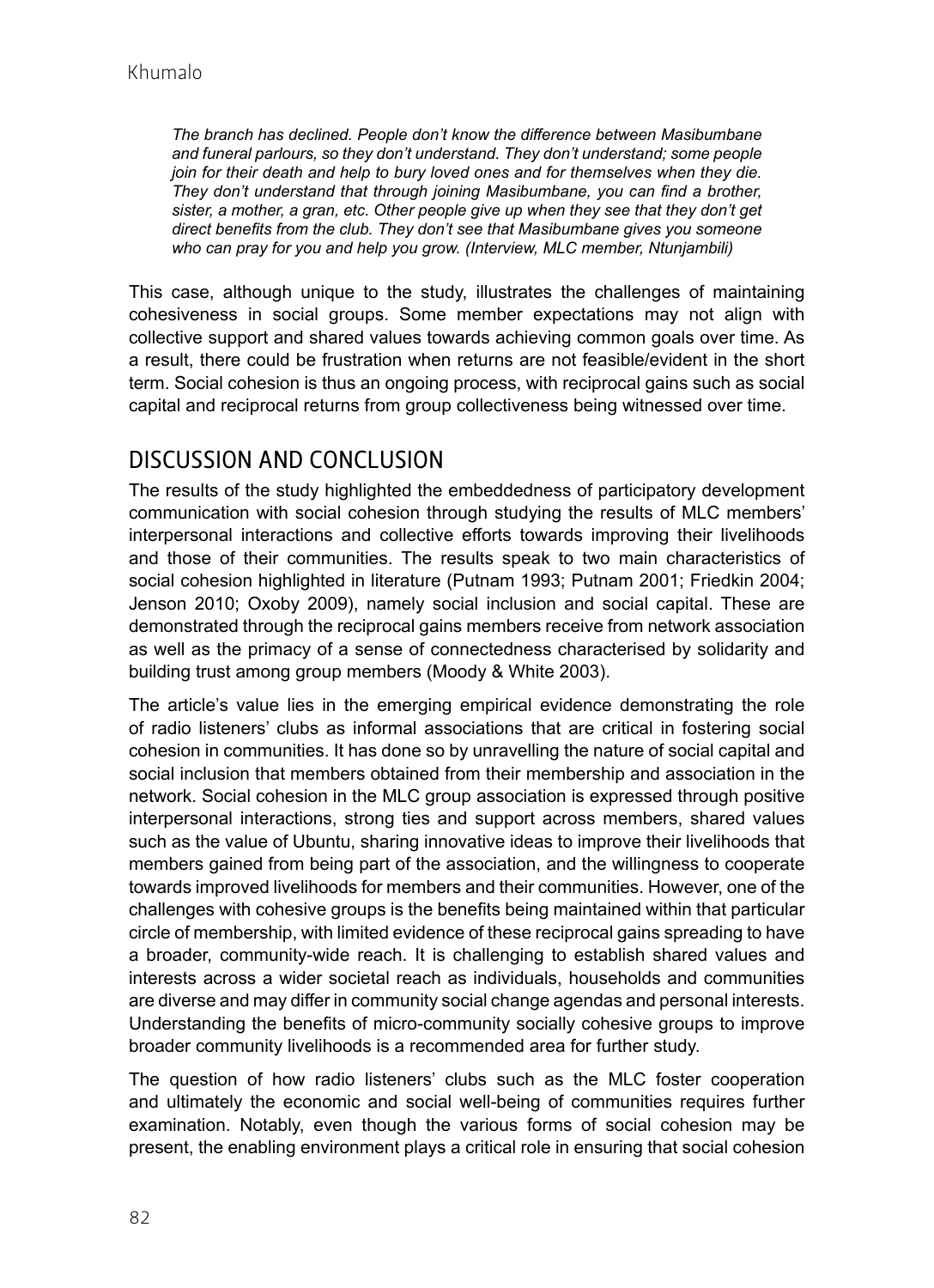benefits are community-wide and have development gains (Berger-Schmitt 2002). DeFilippis (2001) critiques Putnam (1993) on the societal benefits of social capital and demonstrates how societies that are not cohesive could be wealthy, and wealth can also be produced in isolation. DeFilippis (2001) argues that having connected communities is insufficient for economic well-being and recommends shifting power dynamics in favour of the poor to ensure community-level gains.

Moreover, while social cohesion is critical to building collective efforts in communities, the importance of good governance in improving community livelihoods cannot be overstated (Helliwell *et al*. 2018). Hence, principles of good democratic governance characterised by transparency, accountability, and supportive and inclusive community leadership are essential requisites in ensuring improved quality of life for citizens.

#### **RFFERENCES**

- Al-Hassan, S., Andani, A. & Abdul-Malik, A. 2011. The role of community radio in livelihood improvement: The case of Simli Radio. *Field Actions Science reports. The Journal of Field Actions* 5.
- Berger-Schmitt, R. 2002. Considering social cohesion in quality of life assessments: Concept and measurement. *Social indicators research* 58: 403-428. [https://doi.](https://doi.org/10.1023/A:1015752320935) [org/10.1023/A:1015752320935](https://doi.org/10.1023/A:1015752320935)
- Chambers, R. 1992. *Rural apprasial: rapid, relaxed and participatory.* Brighton: Institute of Development Studies.
- Cornwall, A. 2002. *Making spaces, changing places: situating participation in development*. Working paper series 170. Brighton: Institute of Development Studies.
- DeFilippis, J. 2001. The myth of social capital in community development. *Housing policy debate* 12: 781-806.<https://doi.org/10.1080/10511482.2001.9521429>
- Fairbairn, J. 2009. *Community media sustainability guide: The business of changing lives*. Arcata, CA: Internews Network.
- Fraser, C. & Restrepo-Estrada, S. 2002. Community radio for change and development. *Development* 45: 69-73. <https://doi.org/10.1057/palgrave.development.1110408>
- Friedkin, N.E. 2004. Social cohesion. *Annual Review of Sociology* 30: 409-425. [https://doi.](https://doi.org/10.1146/annurev.soc.30.012703.110625) [org/10.1146/annurev.soc.30.012703.110625](https://doi.org/10.1146/annurev.soc.30.012703.110625)
- Helliwell, J.F., Huang, H., Grover, S. & Wang, S. 2018. Empirical linkages between good governance and national well-being. *Journal of Comparative Economics* 46: 1332- 1346.<https://doi.org/10.1016/j.jce.2018.01.004>
- Henning, J.E., Nielsen, L.E. & Hauschildt, J.A. 2006. Implementing case study methodology in critical care nursing: a discourse analysis. *Nurse educator* 31: 153-158. [https://](https://doi.org/10.1097/00006223-200607000-00007) [doi.org/10.1097/00006223-200607000-00007](https://doi.org/10.1097/00006223-200607000-00007)
- Jakubowicz, A. 2007. The media and social cohesion. In: Jupp, J., Nieuwenhuysen, J. & Dawson, E. (eds). *Social cohesion in Australia*. Cambridge University Press.
- Jenson, J. 2010. *Defining and measuring social cohesion.* Commonwealth Secretariat. <https://doi.org/10.14217/9781848590724-en>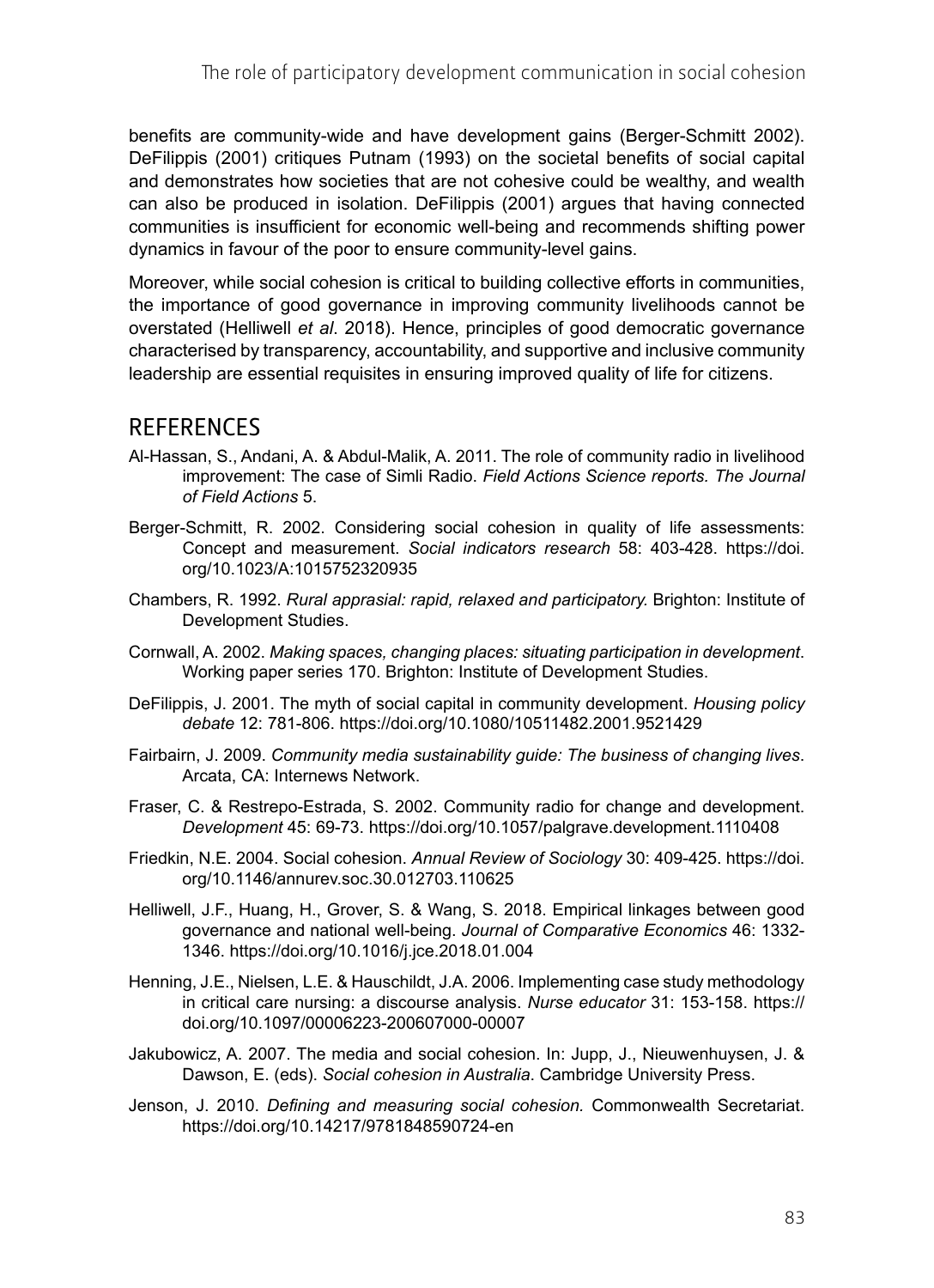- Kaasa, A., Kaldaru, H. & Parts, E. 2007. *Social capital and institutional quality as factors of innovation: evidence from Europe*. University of Tartu Faculty of Economics and Business Administration Working Paper.<https://doi.org/10.2139/ssrn.1017754>
- Kawachi, I. & Kennedy, B.P. 1997. Socioeconomic determinants of health: Health and social cohesion: why care about income inequality? *BMJ* 314: 1037. [https://doi.](https://doi.org/10.1136/bmj.314.7086.1037) [org/10.1136/bmj.314.7086.1037](https://doi.org/10.1136/bmj.314.7086.1037)
- Manda, L.Z. 2015. What makes radio listening clubs as a participatory communication for development platform work? A case study of Monkey Bay, Malawi. *Online Journal of Communication and Media Technologies* 5: 204. [https://doi.org/10.29333/](https://doi.org/10.29333/ojcmt/2533) [ojcmt/2533](https://doi.org/10.29333/ojcmt/2533)
- Mano, W. 2012. *Why radio is Africa's medium of choice in the global age*. Johannesburg: Wits University Press.
- Manyozo, L. 2005. Rural radio and the promotion of people-centred development in Africa: Radio listening clubs and community development in Malawi. *Codesria 11 General Assembly. Rethinking African development: Beyond impasse, towards alternatives*.
- Manyozo, L. 2007. Method and practice in participatory radio: Rural radio forums in Malawi. *Ecquid Novi* 28: 11-29.<https://doi.org/10.1080/02560054.2007.9653357>
- Manyozo, L. 2009. Mobilizing rural and community radio in Africa. *Ecquid Novi* 30: 1-23. <https://doi.org/10.1080/02560054.2009.9653389>
- Megwa, E.R. 2007. Bridging the digital divide: Community radio's potential for extending information and communication technology benefits to poor rural communities in South Africa. *The Howard Journal of Communications* 18: 335-352. [https://doi.](https://doi.org/10.1080/10646170701653685) [org/10.1080/10646170701653685](https://doi.org/10.1080/10646170701653685)
- Melkote, S. & Steeves, H.L. 2015. Place and role of development communication in directed social change: A review of the field. *Journal of Multicultural Discourses* 10: 385-402. <https://doi.org/10.1080/17447143.2015.1050030>
- Mhagama, P. 2015. Radio listening clubs in Malawi as alternative public spheres. *Radio Journal: International Studies in Broadcast & Audio Media* 13: 105-120. [https://doi.](https://doi.org/10.1386/rjao.13.1-2.105_1) [org/10.1386/rjao.13.1-2.105\\_1](https://doi.org/10.1386/rjao.13.1-2.105_1)
- Mhagama, P.M. 2004. *The role of community media in development: A case study of the Cato Manor development project*. Unpublished Master's dissertation. University of KwaZulu-Natal, Durban, South Africa.
- Mhiripiri, N. 2011. Zimbabwe's community radio 'initiatives': Promoting alternative media in a restrictive legislative environment. *Radio Journal: International Studies in Broadcast & Audio Media* 9: 107-126. [https://doi.org/10.1386/rjao.9.2.107\\_1](https://doi.org/10.1386/rjao.9.2.107_1)
- Milan, S. 2009. Four steps to community media as a development tool. *Development in Practice* 19: 598-609.<https://doi.org/10.1080/09614520902866421>
- Mohan, G. & Stokke, K. 2000. Participatory development and empowerment: the dangers of localism. *Third World Quarterly* 21: 247-268. [https://doi.](https://doi.org/10.1080/01436590050004346) [org/10.1080/01436590050004346](https://doi.org/10.1080/01436590050004346)
- Moody, J. & White, D.R. 2003. Structural cohesion and embeddedness: A hierarchical concept of social groups. *American Sociological Review* 68(1): 103-127. [https://doi.](https://doi.org/10.2307/3088904) [org/10.2307/3088904](https://doi.org/10.2307/3088904)